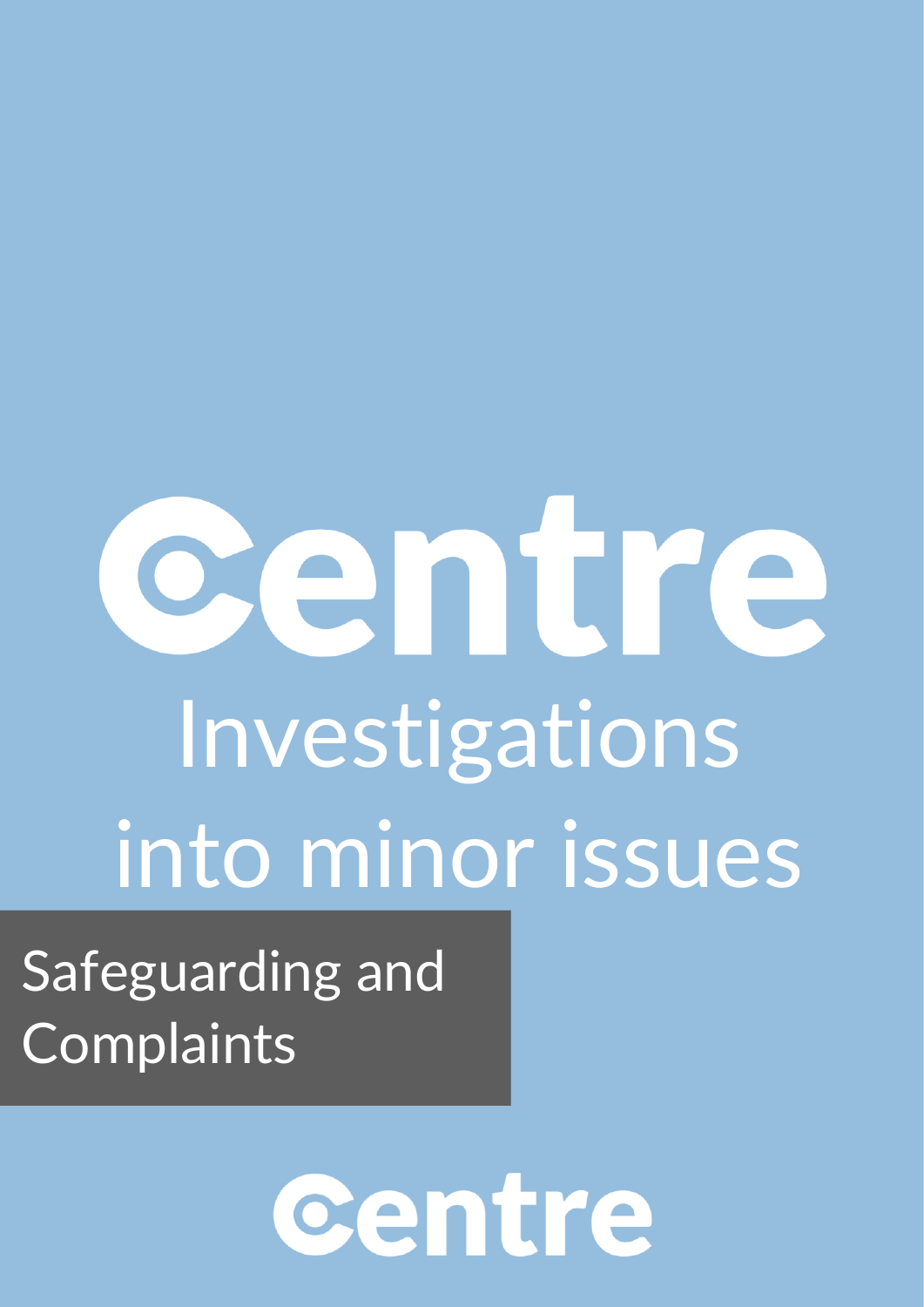## **Date these procedures came into effect:** 31/12/2021

## **Date these procedures must be updated by:** 01/01/2023

**Written by:** Torrin Wilkins.

**This document sets out:** The minor issues procedure for Centre, what to do if you have a minor issue, what will happen if someone has raised a minor issue about you and how these are dealt with.

**Who is covered by this policy?** This policy is applicable to all members of Centre. This includes the: Administration, Spokespeople, Regional/State Chairs, ex-members of centre and members of Centre Students. You can also raise a minor issue as a member of the public. You can either raise a minor issue about an incident that has happened to you or someone else.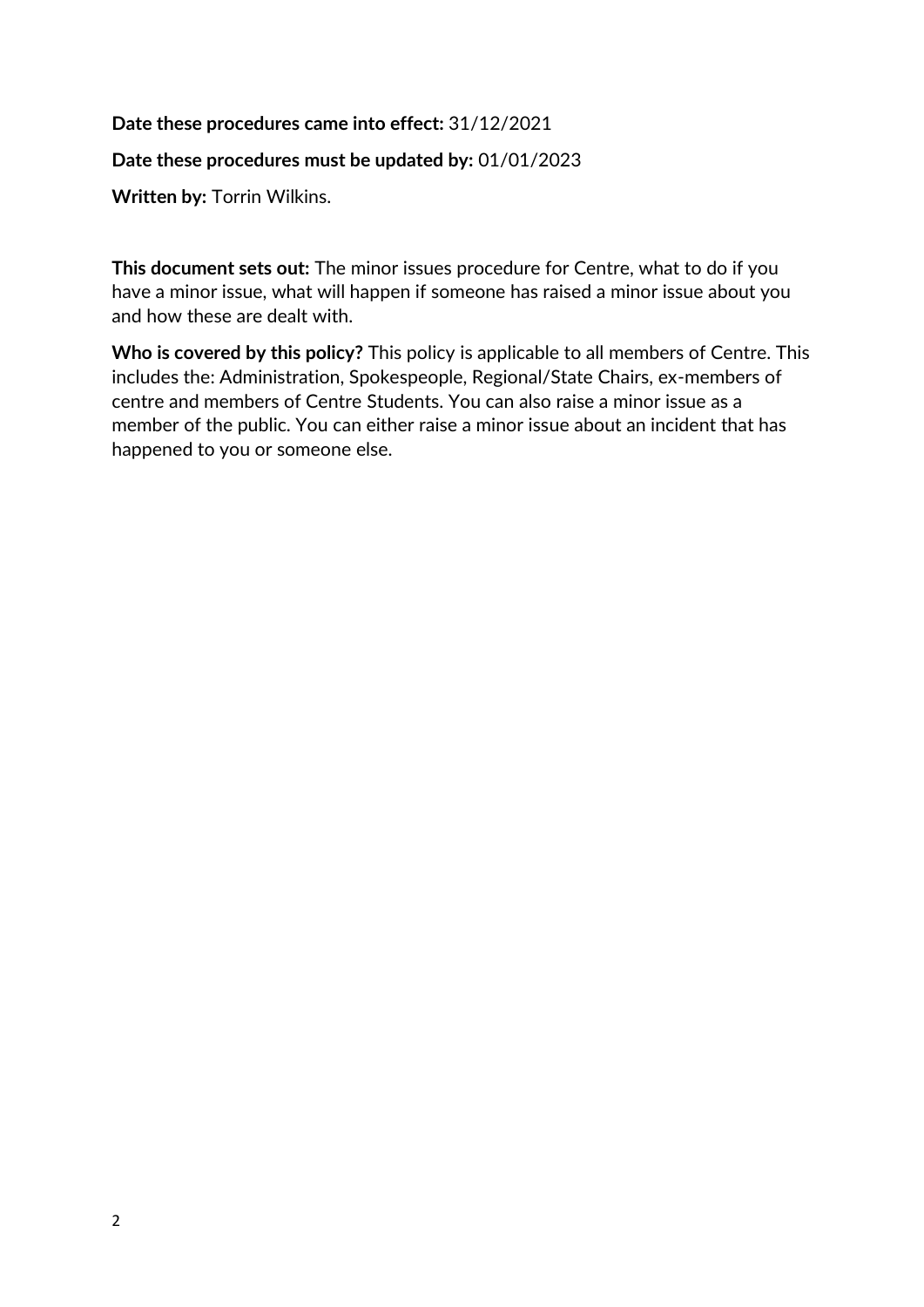## **People mentioned in the procedure.**

See our full safeguarding, complaints and pastoral care team: <https://centrethinktank.co.uk/safeguarding-complaints-and-pastoral-careteam/>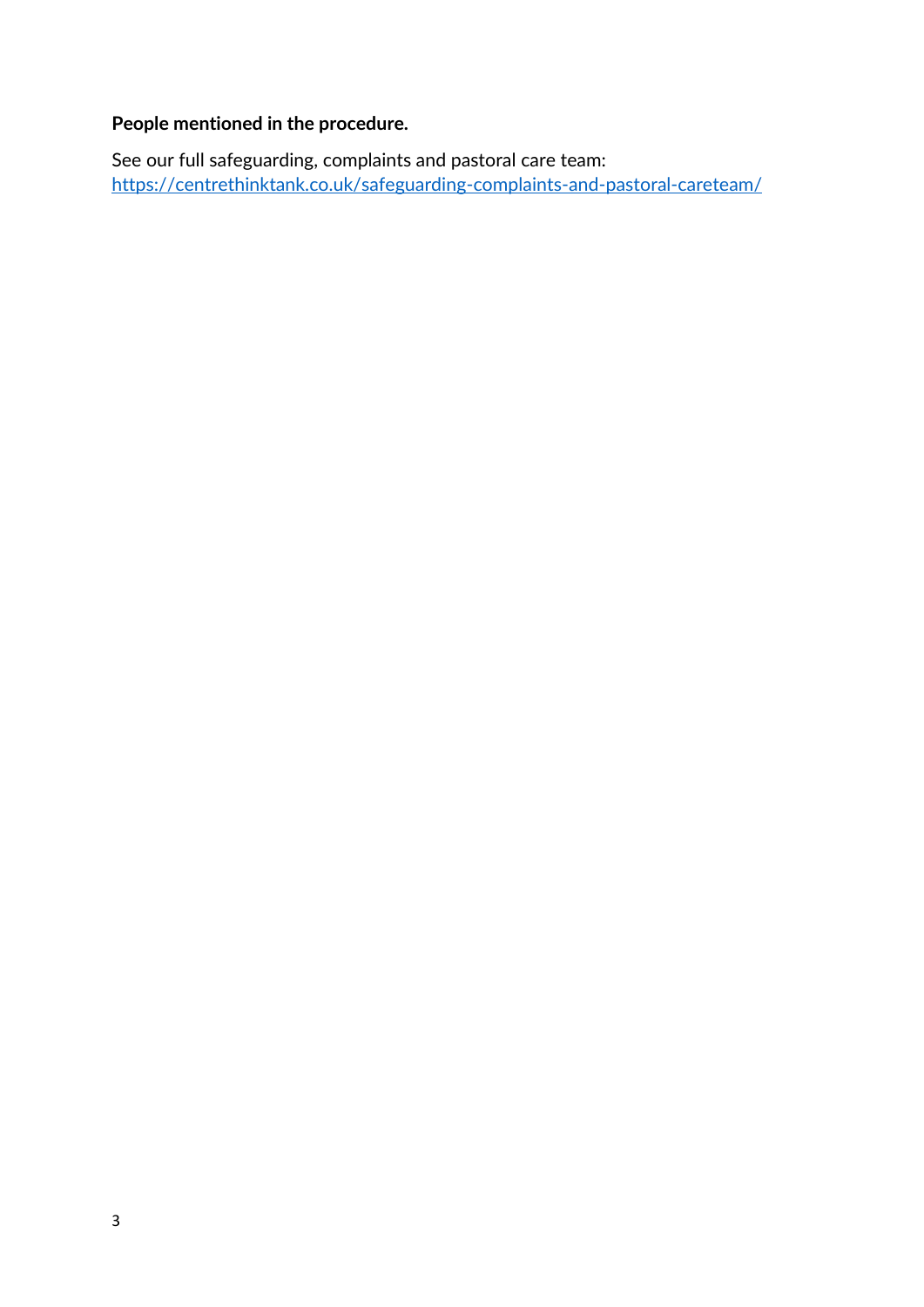**What counts as a minor issue?** Investigations are for issues that don't break the code of conduct or safeguarding measures. If there is any doubt it should be reported as a complaint.

**Who to tell?** We have a team within Centre that deals with investigating minor issues, either of which you can tell. This can either be our Head of Complaints or our Deputy Head of Complaints. However, the Deputy Head should only be used if there is a conflict of interest with Head. You can tell either person and both have previously undergone Disclosure and Barring Service checks (DBS). Our complaints team is independent of Centre, and it includes our Head of Complaints and the Deputy Head of Complaints. These members are not allowed to have a position anywhere else within Centre to maintain their independence.

**Methods to report a minor issue.** Issues should be reported through the minor issues form on our website in the complaints and safeguarding hub. This from can include your name, email address so you can be kept up to date with the process, whether you are a member of Centre, whether the issue is about you or someone else, whether you would like to remain anonymous, whether you have done anything to try to resolve the issue, an explanation of the minor issue, URL of the post if it is a social media post, any additional evidence you want to send us, the name of the person or people you would like to raise the minor issue about, how old they are, whether they are a member of Centre, what region they live in, what position they live in, what you would like to see from the minor issue being raised, whether it is a joint report, who is making the report with you, if it is an appeal and whether you agree with the privacy policy.

Any communications about the minor issue should then take place only through the contact details provided by the person raising the minor issue and the email for the member of the complaints team dealing with your case. To raise a joint minor issue, both people must mention the other person raising the minor issue alongside them in their report.

The first email you will receive from our complaints team will simply acknowledge that we have received your report of a minor issue. If a member of our complaints team does not get back to you within a few days to acknowledge they have received your minor issue, you can contact them by email. Our Head of Complaints, George, is at Centresafeguarding@gmail.com and our Deputy Head of Complaints, can be emailed at [CentreDeputysafeguarding@gmail.com.](mailto:CentreDeputysafeguarding@gmail.com)

At both the beginning and the end of the minor issues process the Head or Deputy Head of Complaints, depending on who is managing the case, should send a small report to the Director stating the random number given to the minor issue. At the start it should simply say the rough nature of the minor issue without any names or anything that could be used to identify the individual involved. At the end of the process, they will simply need to be told what action needs to be taken.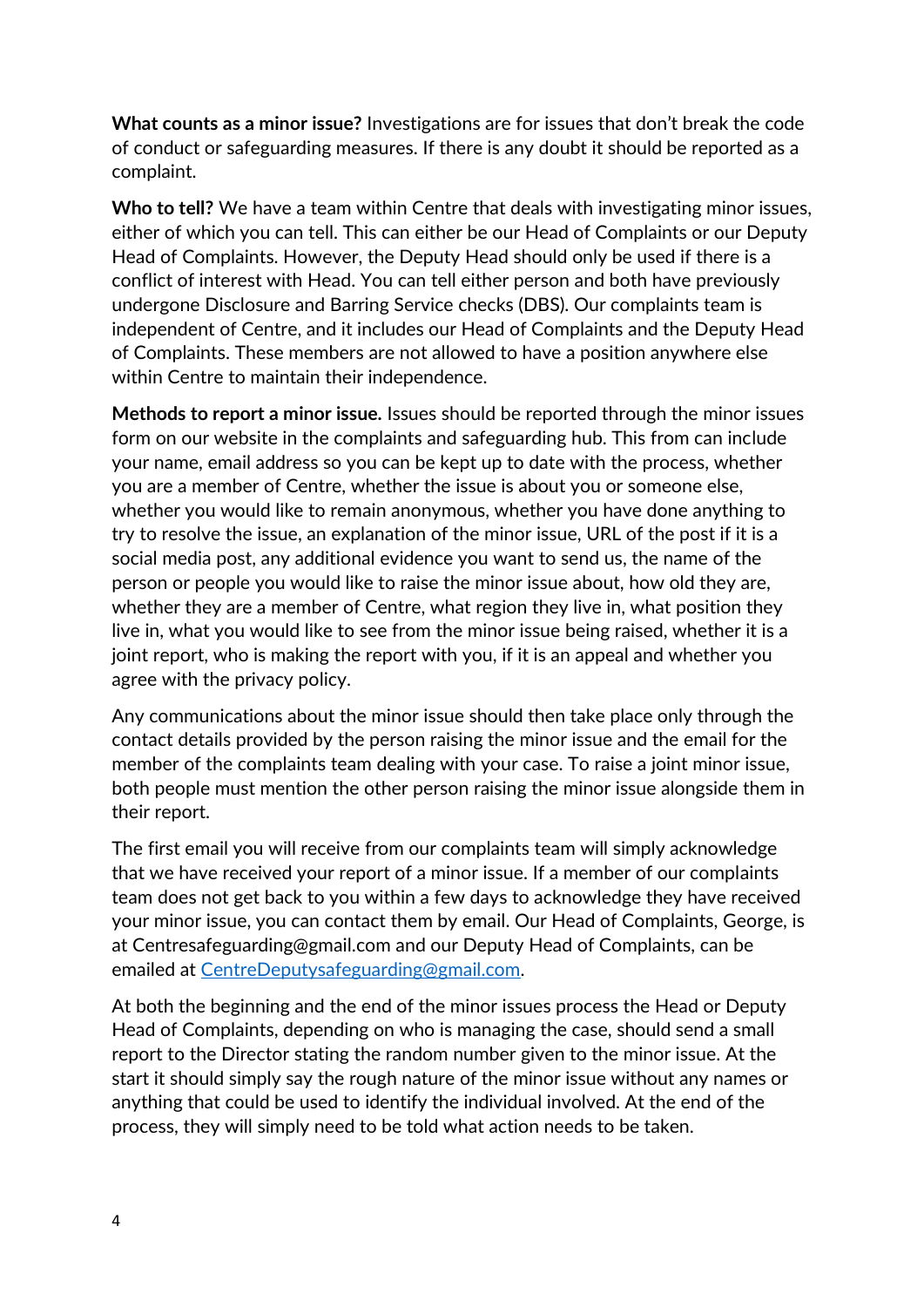If the Head or Deputy Head of Complaints leaves within this process the next person to hold that position will take over investigating the case. Once they are in the position, they will then have three months in which to investigate the case.

If you lose your email address during this process, then you should contact the head of complaints with your minor issue number to change future emails to that address with your case number.

**Anonymity.** You should not mention the details of the people or person that the minor issue has been raised about publicly or to members of our team. However, you are free to discuss details of the case if identifying details about the person you have raised a minor issue against are not included. This lasts for three months after submitting a case to us unless the person the minor issue was raised against has left Centre or if the police are contacted in which case it lasts up until their investigations has concluded. This does not stop you from discussing details with the police, social services or councillors for issues such as mental health.

**Where this information goes.** Once the information is received by us, we will act as quickly as possible to respond to it. These procedures are enacted by our Head or Deputy Head of Complaints. Depending on who the minor issue goes to, only the person you send the minor issue to will see who has made the complaint. The information will be anonymised by them to ensure no one else dealing with the complaint knows who the person raising the minor issue is. The only case in which the information will be shared is if the information needs to be shared with the authorities, the police or anonymous information with our complaints committee. Once an investigation has taken place with any further reports of minor issues or complaints if necessary, anonymous records will be kept so we can ensure our procedures learn from incidents in the future.

**Dealing with minor issues.** When a report of a minor issue is received by the Head or Deputy Head of Complaints, they have 3 days in which to acknowledge the report and the issue must be resolved within three months of the report being made excluding any appeals. They must also keep the person who made the report up to date with its progress.

**Pastoral support.** Members of Centre or those outside of Centre may also get support from the Pastoral Care Officer during the process or more broadly during their time in Centre if they wish. This may necessary if the person is under 18 or a vulnerable adult. This can include when submitting an issue, throughout the process and after the process is complete if requested.

**Initially responding to the minor issue.** The Head or Deputy Head of Complaints should send an email to the person who reported the minor issue within 3 days to acknowledge the report has been received. The Head or Deputy Head of Complaints should request a copy of the latest membership data from the Director, the Deputy Director or the Membership officer to do this. This can be used to email the person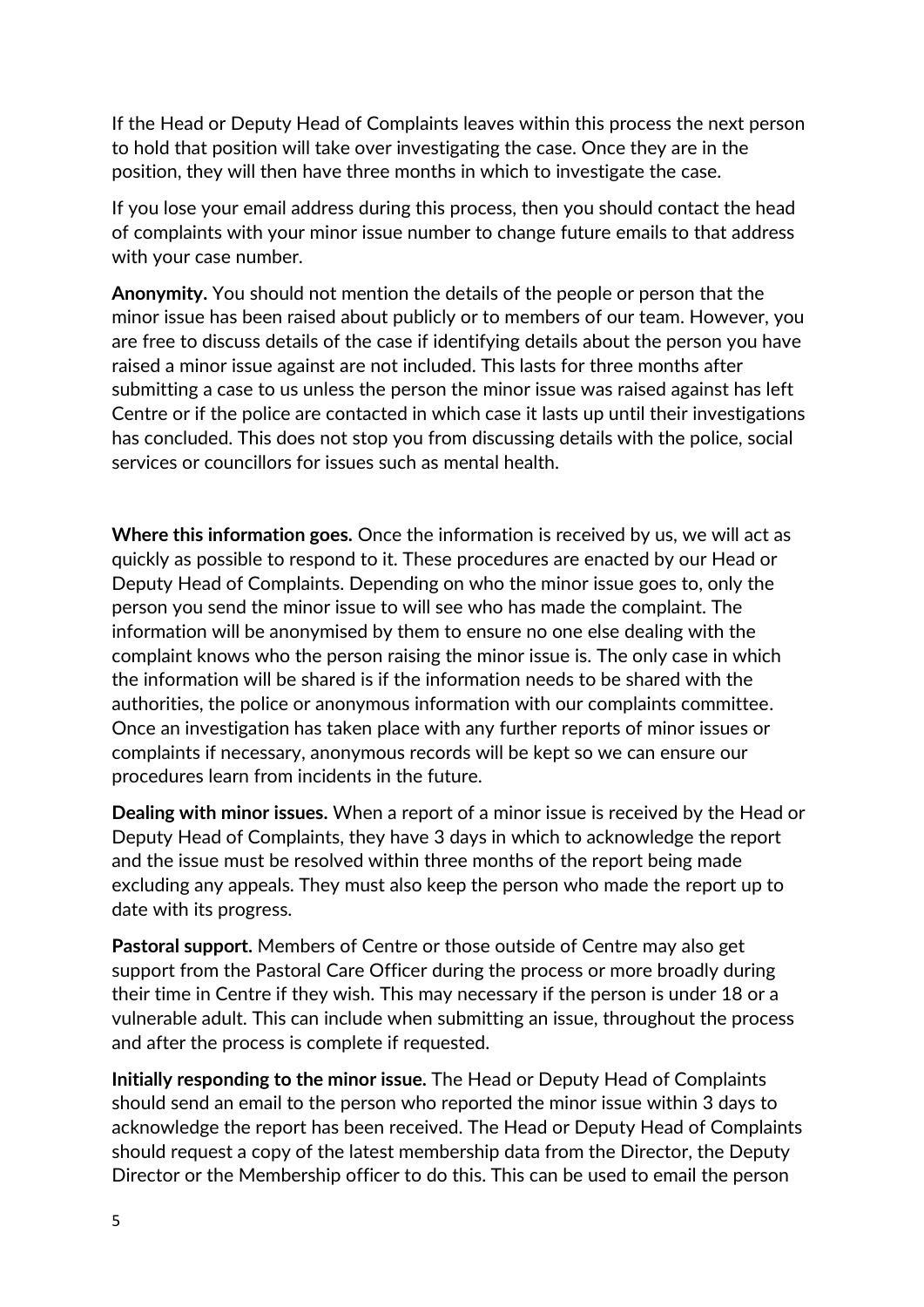that the minor issue has been raised against to tell them that there has been a minor issue raised regarding them.

**Anonymising the report.** The Head or Deputy Head of Complaints first ensures that the information of the person making the report is anonymised. This will involve any details that may be used to identify the person such as their name, gender and age being anonymised so any details that go before the Complaints Committee will be purely about the issue itself. To do this, each case will be assigned a number using Excel and the people within the case will only be referred to as person A, person B, person C and so on. The random number will be used for every email sent by the Head or Deputy Head of complaints during the process.

**Complaints by or against former members.** If the person raising the minor issue, or the person the minor issue is about, leaves Centre then the minor issue will still go through the system. This is to ensure we do not allow people into Centre that could harm our members and members who have broken the rules are not allowed to remain within Centre. However, this means there will be no emails sent during the minor issues process to former members if the minor issue is raised about them.

**Investigating the minor issue.** The Head or Deputy Head of Complaints then compiles any evidence on the minor issue. This includes a description of the reported issue and any evidence supporting the report. It can also involve emailing questions to the person who filed the report and those involved in any potential issue.

The Head or Deputy Head of Complaints should then email both the person who submitted the minor issue and the person the minor issue was raised about to inform them that the investigation has begun. Once the investigation is completed, both the person who raised the minor issue and the person the minor issue was raised should then be emailed again to inform them.

**Clear minor issues.** If there is a clear decision on the subject, then the issue can either be referred as a complaint or appropriate measures or repercussions can be put in place.

**Unclear minor issues.** The issue may be unclear in which case it goes to the Complaints Committee. This committee is made up of Mathew Hulbert, Ashley Routh and Louise Jenifer. This allows the person the report has been made by to appear in front of the committee along with the person who raised the minor issue, who can write down what happened or the issue anonymously which will be alongside any evidence gathered by the Head or Deputy Head of Complaints. Appearances are held remotely is unless a physical meeting is needed and meetings will be recorded. There will then be a secret vote which will look at whether there was an issue based on the balance of probabilities (whether it is more than likely the minor issue raised is true). They also consider any previous complaints or minor issues in the past four years to make their decision. Once this has taken place, any appropriate actions or repercussions will be put in place. If the issue is found to be serious then it may then be reported as a possible safeguarding or code of conduct breach.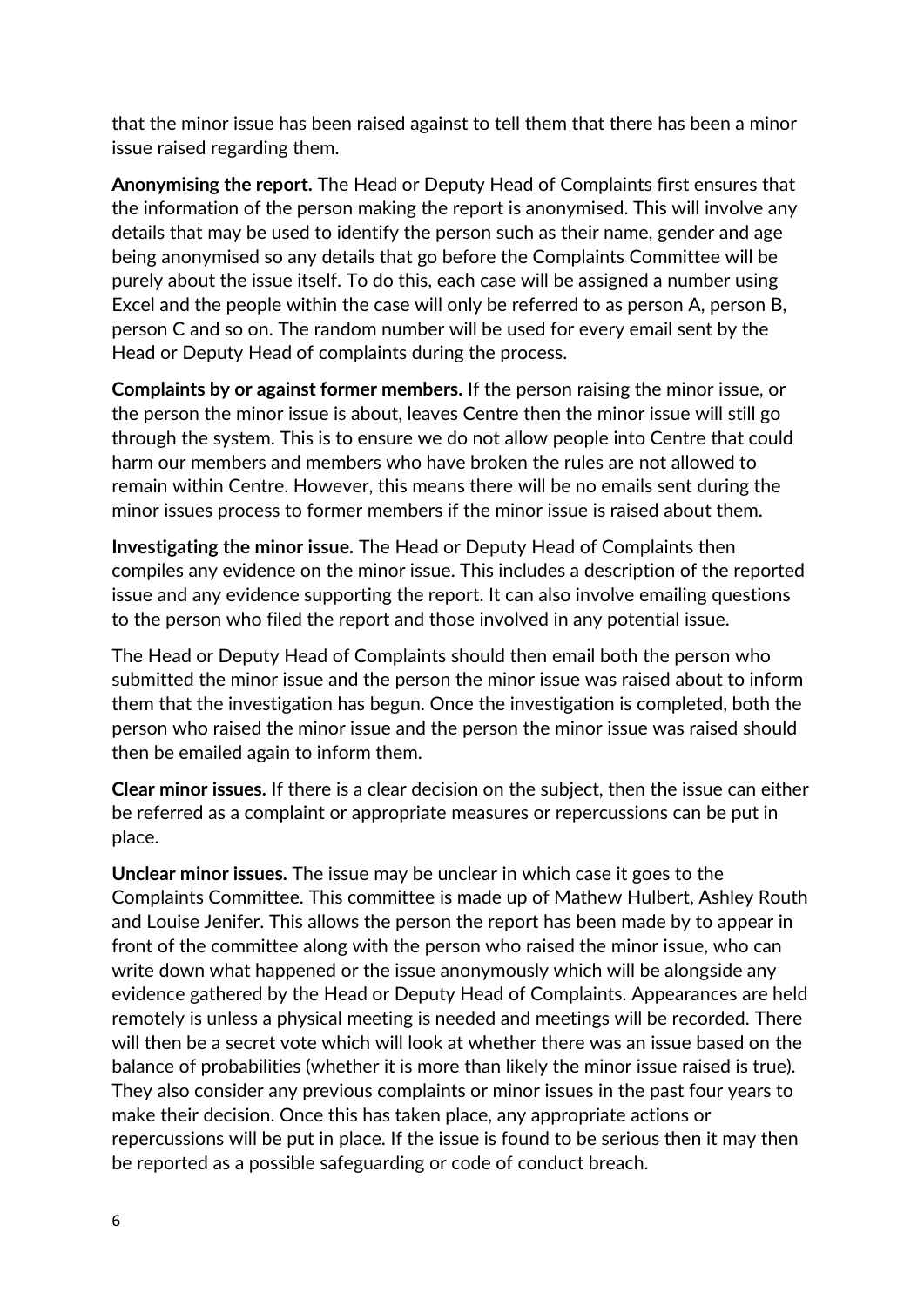**Once an outcome has been decided.** The Head and Deputy Head of Complaints will email both the person who submitted the minor issue and the person the minor issue has been raised about explaining the outcome of the case and what the next steps are. If this involves the issue being serious enough that it needs to go through the complaint's procedure, the issue should be moved onto the complaints procedure.

**Breaches of the law.** When a breach of the law is believed to be involved, then the issue will be reported to the police by the Head of Complaints. If this happens Centre will wait until the police investigation has been completed. If this takes more than 6 months, then we will follow up with the police to check when an internal investigation can take place.

**Appeals process.** If either the person who raised the minor issue or the person who the minor issue was raised about is unhappy with the outcome of the case, then an appeal can be put forwards. This would go to the Complaints Committee and decisions can only be appealed once or, under exceptional circumstances, where new evidence has been found.

**Learning lessons from investigations into minor issues.** To learn the lessons from any breaches or near misses we will keep anonymous records of minor issues which will remain anonymised. This involve storing the information on a password protected Excel document that only the Head or Deputy Head of Complaints can access. The records will be kept for four years and, after that, date, this will be deleted.